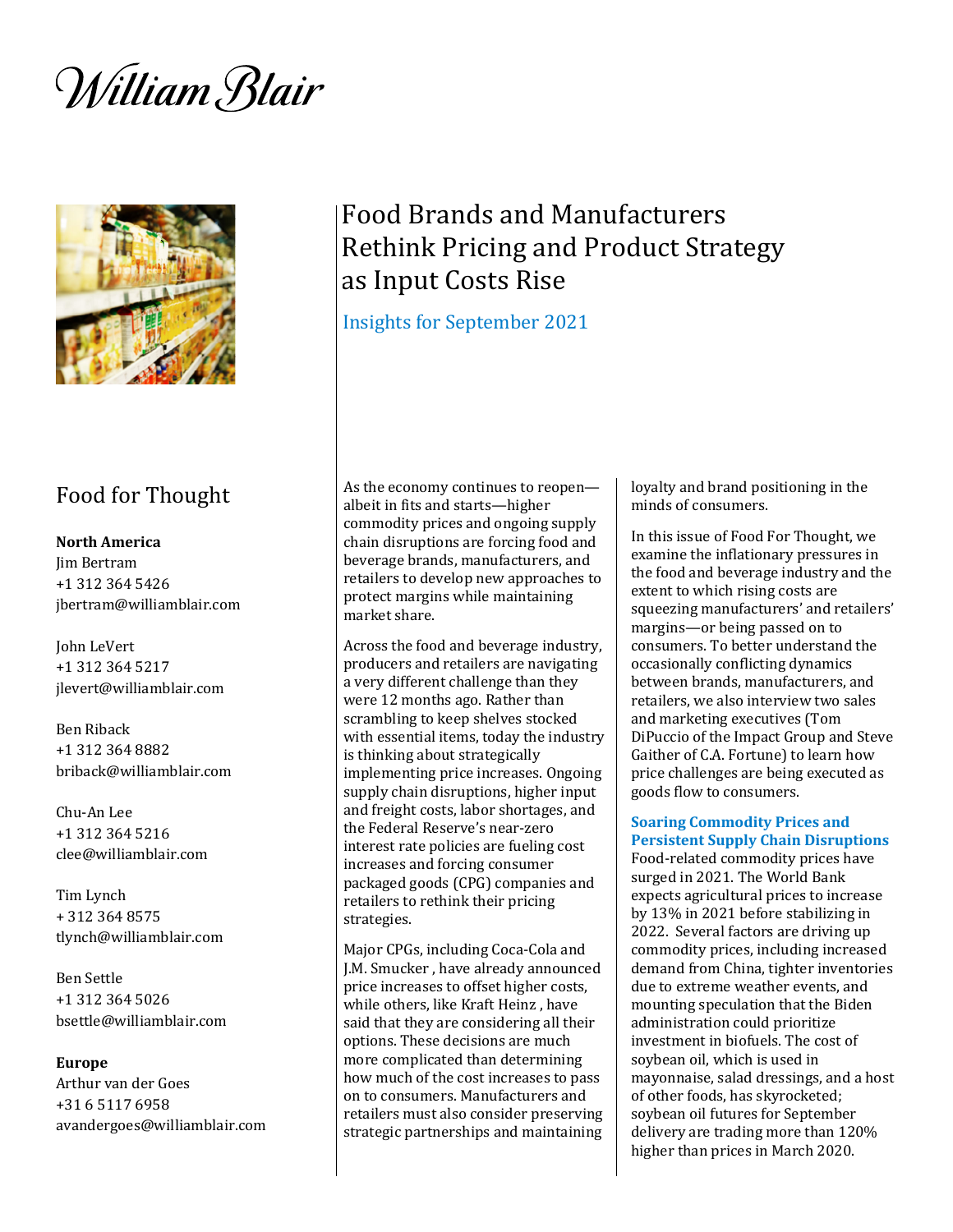Making matters worse, supply chains are having difficulty returning to their pre-pandemic levels of performance. Retailers and food manufacturers are dealing with rising freight and transportation costs, accelerated by higher gas prices and a global shortage of cargo containers. At a time when they are looking to ramp up production and keep stores open and shelves stocked, CPGs and retailers are struggling to fully staff their workforces in the wake of the enhanced unemployment benefits enacted during the pandemic and the multiple rounds of stimulus checks. This demand for labor is costing companies more to recruit and retain talent.

Over the past year, food producers worldwide have had to reduce shifts and temporarily close plants due to issues with their supply chains and input availabilities. In addition to affecting the supply and pricing of direct food inputs, supply chain disruptions have had a major impact on packaging and shipping materials as well. Texas's winter storm in February was a powerful example of just how vulnerable supply chains can be. Sanderson Farms reported losing 1.6 million chickens due to the storm, sending poultry prices higher. The storm also caused prices to spike for plastic resin, which is used to make food packaging, as processing plants were forced to shut down.

#### **Steps Food Manufacturers and Retailers Are Taking to Protect Themselves**

Food manufacturers and retailers have several levers they can pull when it comes to protecting their margins in this inflationary environment. We outline several strategies that companies are taking to maintain profitability with an eye toward preserving strategic relationships and market positioning.

# **Offering fewer promotional**

**discounts:** Many retailers and food manufacturers put discounting on pause during the pandemic especially in the pandemic's early phases when the primary focus was to keep shelves stocked amid spiking demand. Some retailers also reduced discounting activity to help with social distancing measures and to limit foot traffic in stores. Many retailers and food manufacturers are continuing this trend and selling items at full price even though social distancing measures have since been relaxed in many metro areas.

# **Manufacturing and managing fewer SKUs:** Manufacturers are increasingly

focusing on core products. At the height of the pandemic last summer, CPGs were already taking steps to reduce their number of SKUs, a trend that is continuing today. J.M. Smucker, for example, plans to reduce its SKUs by 30%.

**Cutting costs and automating key functions:** Food manufacturers have invested in automation, artificial intelligence, and machine learning to strengthen forecasting, food safety, production, and product innovation. During the pandemic, restaurants pivoted to online ordering, investing in handheld tablets and point-of-sale systems to create a more seamless experience. Simultaneously, grocery stores made significant investments in digital technology to support curbside shopping and at-home delivery, conveniences that are now seen as the norm by consumers.

**Changing package sizes:** Food manufacturers have also reduced package sizes, a move dubbed as "shrinkflation," wherein they charge more per ounce to offset inflationary pressures. This is a common way for food manufacturers to protect their profit margins by offering less of an item while charging the same price.

**Stockpiling inventory as a hedging strategy:** Manufacturers are holding greater inventory of inputs to stave off potential inflation shortages and avoid paying more later. Similarly, supermarkets and other food retailers are keeping significantly more inventory on hand than they typically would to lock-in prices at current levels.

# **Announcing price increases:**

Multinational CPGs including General Mills, Nestlé, Unilever, PepsiCo, and Coca-Cola have already announced their intentions to raise prices this year. Others will likely follow suit. Meanwhile, large grocery chains have said that they are well positioned to capitalize on price increases. Kroger CEO Rodney McMullen told analysts on the company's most recent earnings call that the grocery chain "operates best when inflation is about 3%–4%," adding that as long as inflation stays in that range, price increases can be passed on to the consumer.

**Highlighting private label's value proposition:** For retailers and private label manufacturers, the current backdrop of rising food costs is very favorable to private label marketshare gains, enabling grocers and other food retailers to drive traffic to their in-house brands.

### **Views From the Frontlines: Q&A With Tom DiPuccio of Impact Group and Steve Gaither of C.A. Fortune.**

For insiders' perspectives on how supply chain and inflationary issues are affecting negotiations between manufacturers and grocers, we spoke with Tom DiPuccio, vice president of sales and operations at Impact Group, a provider of sales and marketing services to CPG manufacturers, and Steve Gaither, chief marketing officer of C.A. Fortune, a privately held, vertically integrated national sales agency.

### **How much have food and beverage supply chains recovered as of summer 2021?**

**DiPuccio:** *Supply chains have not recovered as quickly or robustly as one would expect following the crunch at the height of the pandemic. Smaller manufacturers, in particular, are struggling to add capacity and ramp up production. The challenge is especially acute for brands that outsource manufacturing; getting line time at manufacturing facilities has been a major challenge for some brands.*

**Gaither:** *Across the board, shipping and labor issues are major concerns for both manufacturers and retailers. The pantry stuffing from 2020 was initially a false flag of demand that put stress on existing supply. While demand has right-sized this year, there are now labor and ingredient shortages combined with shipping issues. In general, everything is slower and more expensive, and the outlook is not looking better in the foreseeable future.*